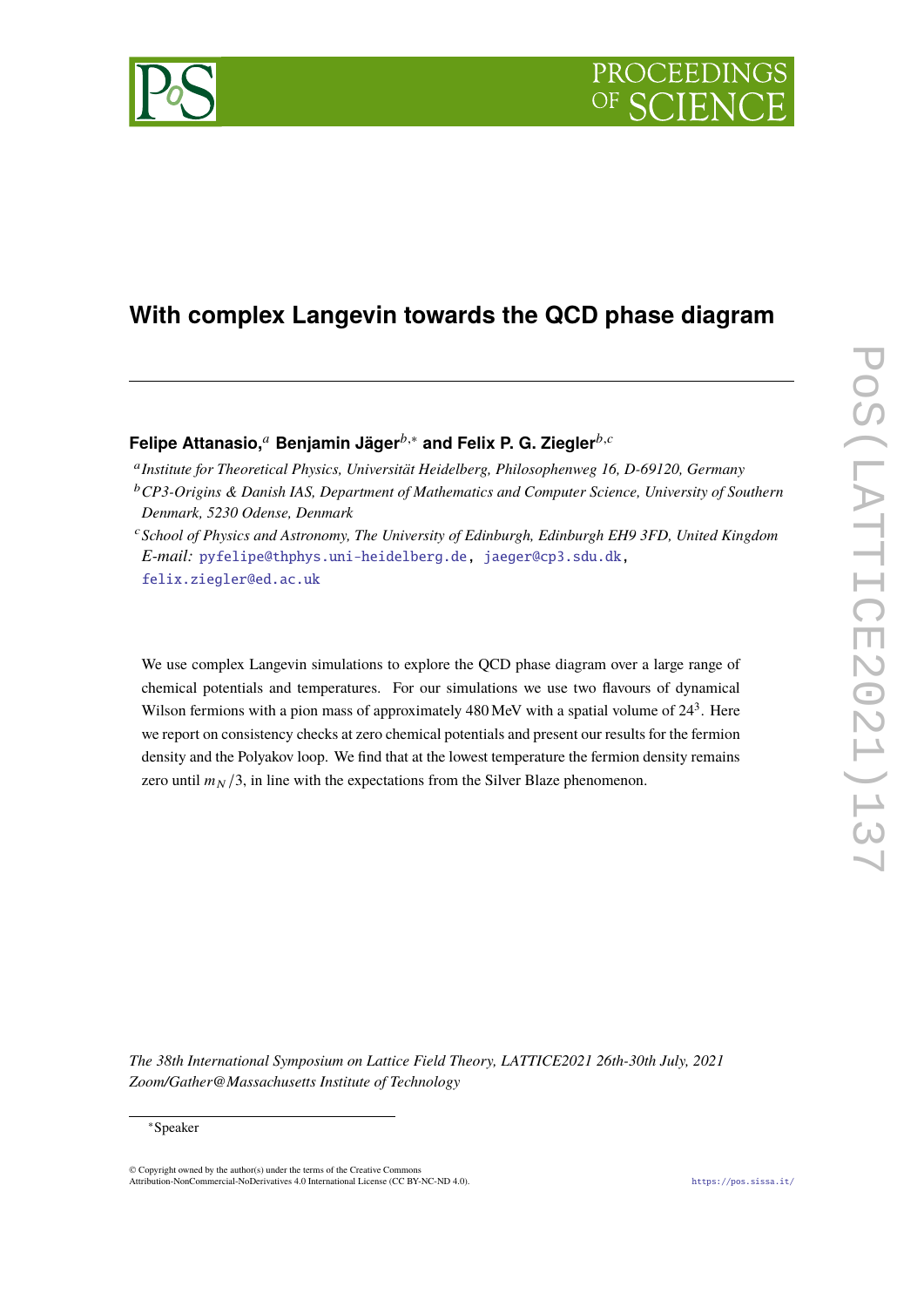# **1. Introduction**

The complex Langevin method (CL), first proposed by Parisi [\[1\]](#page-5-0) has been successfully adapted and used in various models and approximations of QCD, for instance, the heavy-dense limit of QCD [\[2\]](#page-5-1). Early results have been obtained for QCD with very heavy quarks [\[3,](#page-5-2) [4\]](#page-5-3). Here, we aim to study the QCD phase diagram with significantly lighter quarks ( $m_{\pi} \sim 480$  MeV). Our simulations span a large range of chemical potentials, ranging up to approximately 6500 MeV, and various temperatures, as low as 25 MeV.

#### **2. Complex Langevin**

The (complex) Langevin method evolves the gauge links of a lattice simulation along a new fictitious time  $\theta$  for a small step size  $\epsilon$ . A first order update scheme can be written as

$$
U_{x\mu}(\theta + \epsilon) = \exp\left(i\lambda^a \left(-\epsilon D_{x\mu}^a S[U] + \sqrt{\epsilon} \eta_{x,\mu}^a\right)\right) U_{x\mu}(\theta),
$$

where  $\lambda^a$  are the Gell-Mann matrices,  $D_{x,u}^a S$  are the derivatives of the action with respect to the gauge link  $U_{x\mu}$  and  $\eta_{x\mu}^a$  are the random white noise. The complexification is introduced by enlarging the group manifold from  $SU(3)$  to  $SL(3,\mathbb{C})$ , i.e. by allowing the coefficients of the generators to become complex numbers

$$
U_{x\mu} = \exp\left(i\lambda^a (A_{x\mu}^a + i B_{x\mu}^a)\right).
$$

The new time direction created by this procedure is analogue to the Molecular Dynamics time in standard lattice calculations. For sufficient long simulations, an observable  $O$  can be obtained by taking an average over the Langevin time  $\theta$ 

$$
\langle O \rangle = \frac{1}{\theta_{\text{max}} - \theta_{\text{therm}}} \sum_{\theta = \theta_{\text{therm}}}^{\theta_{\text{max}}} O[U(\theta)],
$$

after discarding a sufficient amount  $\theta_{\text{therm}}$  to remove thermalisation effects. As we aim to take the limit of  $\epsilon \to 0$ , proper treatment of autocorrelation effects is important. We use the automatic autocorrelation method presented in [\[5\]](#page-5-4).

### **3. Setup**

For our study we use two dynamical flavours of Wilson quarks without a clover term  $c_{SW} = 0$ . Our simulation parameters are based on one of the setups used in [\[6\]](#page-6-0). The gauge coupling is fixed at  $\beta = 5.8$  throughout all simulations. This implies a fixed lattice spacing of approximately  $a \sim 0.06$  fm [\[6\]](#page-6-0). The hopping parameter of  $\kappa = 0.1544$  leads to a pion mass of  $a m_{\pi} = 0.1458(7)$ , which was measured using a HMC simulation at vanishing chemical potential using  $N_t = 128$ . Converting the pion mass into physical units, we find  $m_{\pi} \sim 480$  MeV. The spatial simulation volume is fixed to 24<sup>3</sup> and so the product  $m_{\pi}L = 3.5$  is sufficiently large, so that volume effects are expected to be small. The authors of [\[6\]](#page-6-0) found a pion mass of  $a m_{\pi} = 0.1481(11)$  for a larger spatial volume of  $32<sup>3</sup>$ . The difference is 1.5%, which indicates small volume effects. Different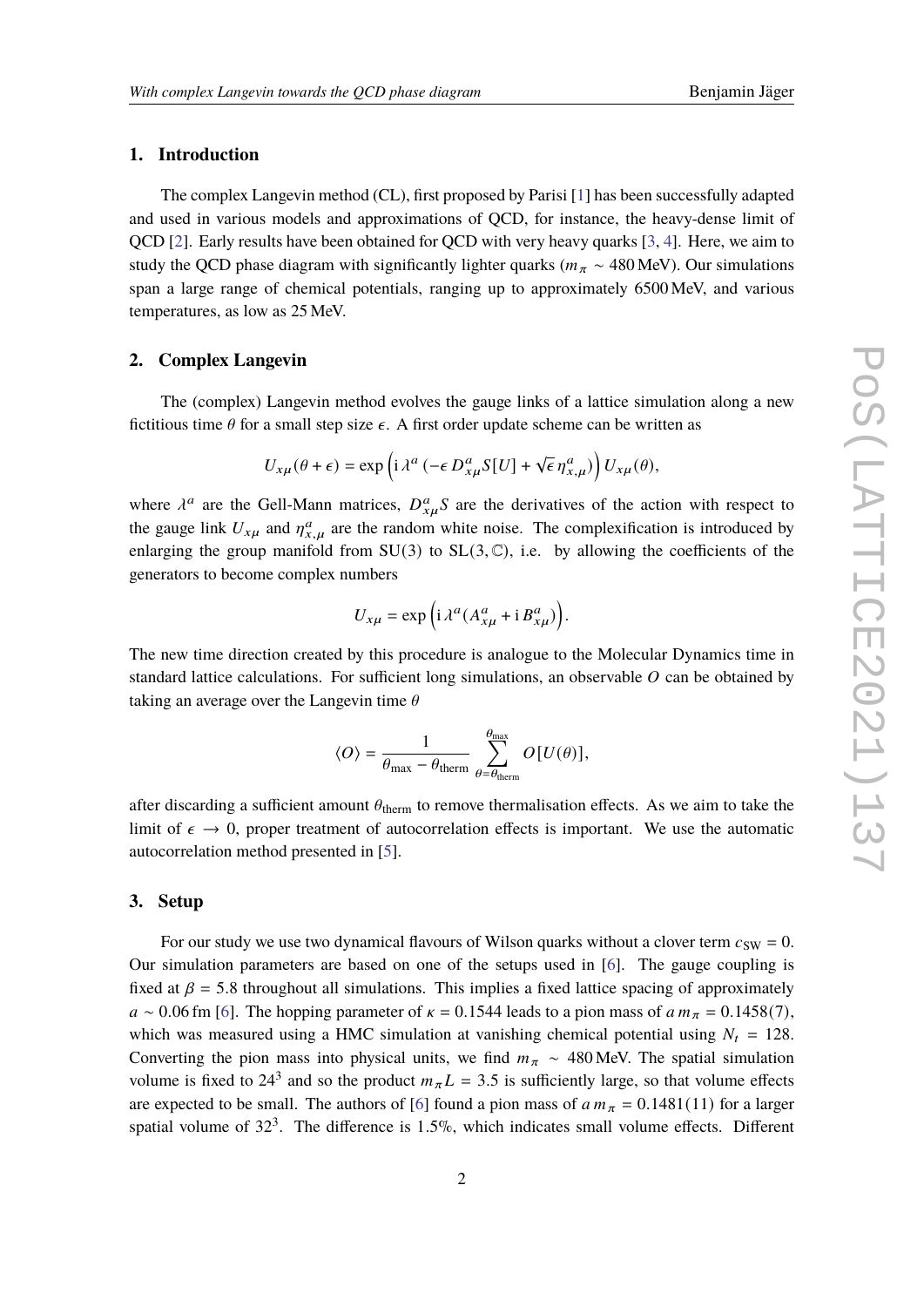<span id="page-2-0"></span>temperatures are realised by varying the temporal lattice extent. In this study, we use up to 128 points in time, resulting in temperature down to 25 MeV. The chemical potential was scaled up to  $a\mu = 2.0$ . Table [1](#page-2-0) shows a summary of the key parameters. To improve the convergence of

| $\beta = 5.8$   | $\kappa = 0.1544$                            |
|-----------------|----------------------------------------------|
| $V = 24^{3}$    | $m_{\pi}L = 3.5$                             |
| $N_t = 4 - 128$ | $T \sim 800 - 25$ MeV                        |
|                 | $a\mu = 0.0 - 2.0$   $\mu \sim 0 - 6500$ MeV |

**Table 1:** The lattice parameters used in this study.

the complex Langevin simulation, we employ adaptive step size scaling [\[7\]](#page-6-1), gauge cooling [\[8\]](#page-6-2) and dynamic stabilisation [\[9,](#page-6-3) [10\]](#page-6-4).

### **4. Extrapolation at zero chemical potential**

As a first consistency check, we compare HMC simulations with complex Langevin simulations at vanishing chemical potential. Even though this is a purely real setup and complex Langevin simulations are not necessary, we allow and start with configurations that are in the  $SL(3, \mathbb{C})$ manifold. As complex Langevin suffers from finite step size corrections, we simulate multiple values of the step size  $\epsilon$  and extrapolate to zero. As we employ step size scaling [\[7\]](#page-6-1), we measure the average step size  $\langle \epsilon \rangle$  and adapt the relevant control parameter such that we achieve different values. Figure [1](#page-2-1) shows the results for the plaquette as a function of the average step sizes for two different

<span id="page-2-1"></span>

**Figure 1:** The plaquette as function of the average Langevin step size  $\langle \epsilon \rangle$  at zero chemical potential. The lines are different extrapolations towards the HMC result. (Left): High temperature regime, i.e.  $N_t = 8$  corresponding to  $T \sim 400$  MeV. (Right): Low temperature regime, i.e.  $N_t = 32$  corresponding to  $T \sim 100$  MeV

setups. The first setup (left panel) corresponds to large temperatures of approximately 400 MeV. The second setup (right panel) is at lower temperatures of approximately 100 MeV. The data points are augmented by three different fits to the data: a linear (lin), quadratic (quad) and cubic (cub) extrapolation. In the linear extrapolation, the four right most points have been removed for the fitting procedure. As we use a first-order integration scheme, we expect our step size correction to be of first order. This behaviour is clearly visible. Overall, we find very good agreement between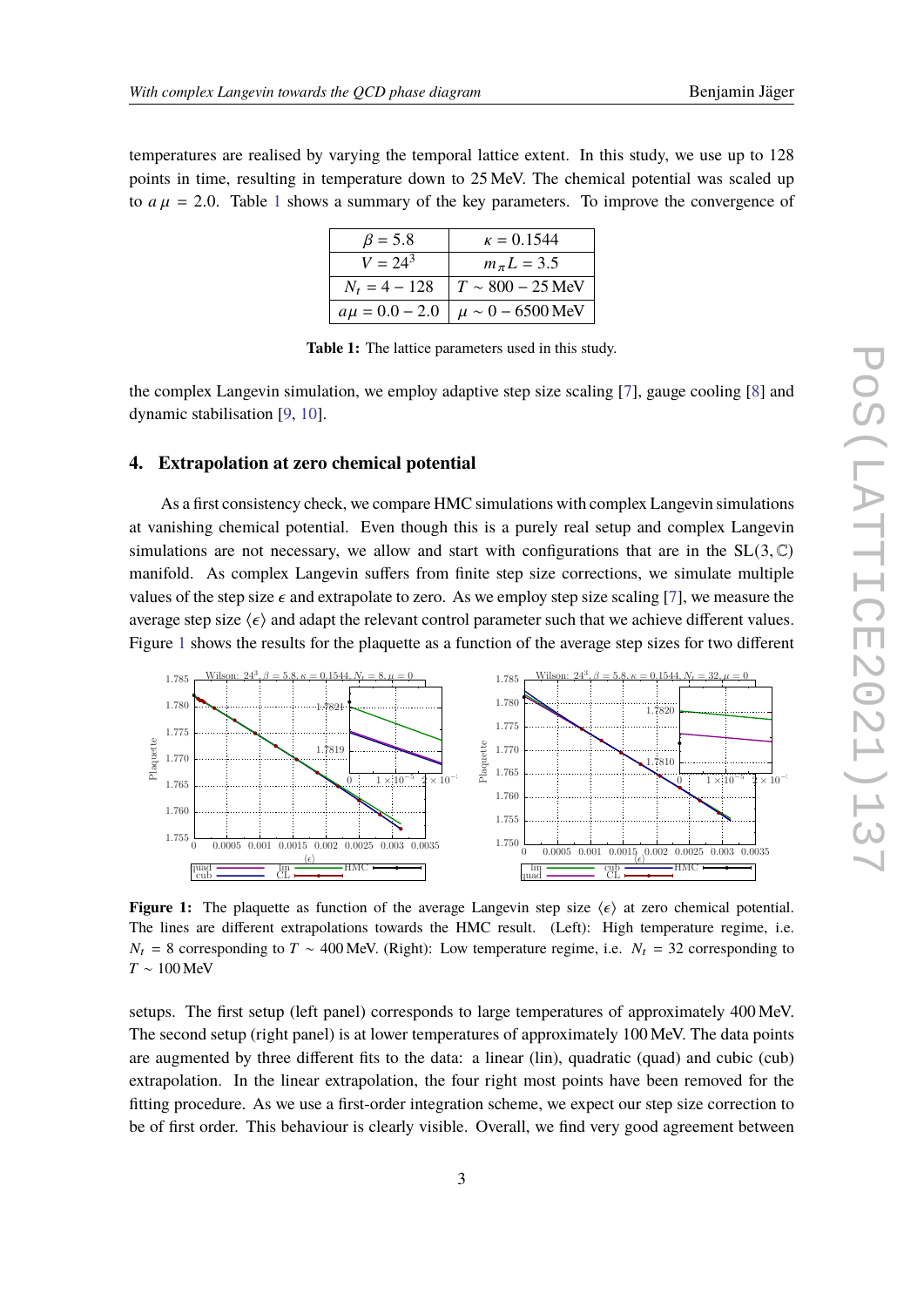the HMC results and the extrapolated result from complex Langevin simulations. The agreement is up to the 4th significant figure or less than a permille.

#### **5. Simulation at non-zero chemical potential**

To explore the QCD phase diagram, we simulate at different chemical potential and temperatures. Our parameters are chosen such that we span a large region of the QCD phase diagram. To study the phase behaviour, we investigate in particular the fermion density and Polyakov loop. Figure [2](#page-3-0) shows the fermion density as a function of the chemical potential. Each data point corre-

<span id="page-3-0"></span>

**Figure 2:** The fermion density normalised over  $(6VN_t)$  for each flavour for large set of lattice extends  $N_t$  and chemical potentials  $\mu$ . The two grey vertical lines correspond to  $m_{\pi}/2$  and  $m_{\gamma}/3$ . (Left): The full simulation range. (Right:) Zoom into the view on the small chemical potentials and tiny densities. At low temperatures the fermion density remains zero until  $m_N/3$ , which is a first sign of the Silver Blaze phenomenon.

sponds to an independent complex Langevin simulation. The left panel shows the entire simulation range, whereas the right panel focuses on smaller chemical potentials. For both, the fermion density is divided by  $6VM_t$  for each flavour, i.e. the saturation density. At large  $\mu$  we see aforementioned saturation, which is an intrinsic lattice artefact. This occurs when all lattice sites are filled with fermions, so that Pauli blocking does not allow additional fermions to be added to the system. The right-hand side of figure [2](#page-3-0) also shows an enlarged view of the fermion density for small chemical potentials and tiny values of the density. Interestingly, the fermion density remains 0 up to the  $m<sub>N</sub>/3$ , which is a manifestation of the so-called Silver Blaze phenomenon [\[11\]](#page-6-5). The Polyakov loop is shown in the left panel of figure [3.](#page-4-0) Here the same lattice artefact is visible for large chemical potentials. In the right panel of figure [3](#page-4-0) we show the Polyakov loop as function of the temperature for two chemical potentials. We find that the transition to a nonzero Polyakov loop is occurring at lower temperatures for larger chemical potentials. This allow us to quantify the transition(s). Additionally, we also look at the Binder cumulant [\[12\]](#page-6-6), defined in the following way

$$
B=1-\frac{\langle O^4\rangle}{3\langle O^2\rangle^2}.
$$

The Binder cumulant for the fermion density is shown in the left panel of figure [4](#page-4-1) and for the Polyakov loop in the right panel. The transition to non-zero values for the Binder cumulant occurs at smaller temperatures as the chemical potential increases, as already seen in the right panel of figure [3.](#page-4-0)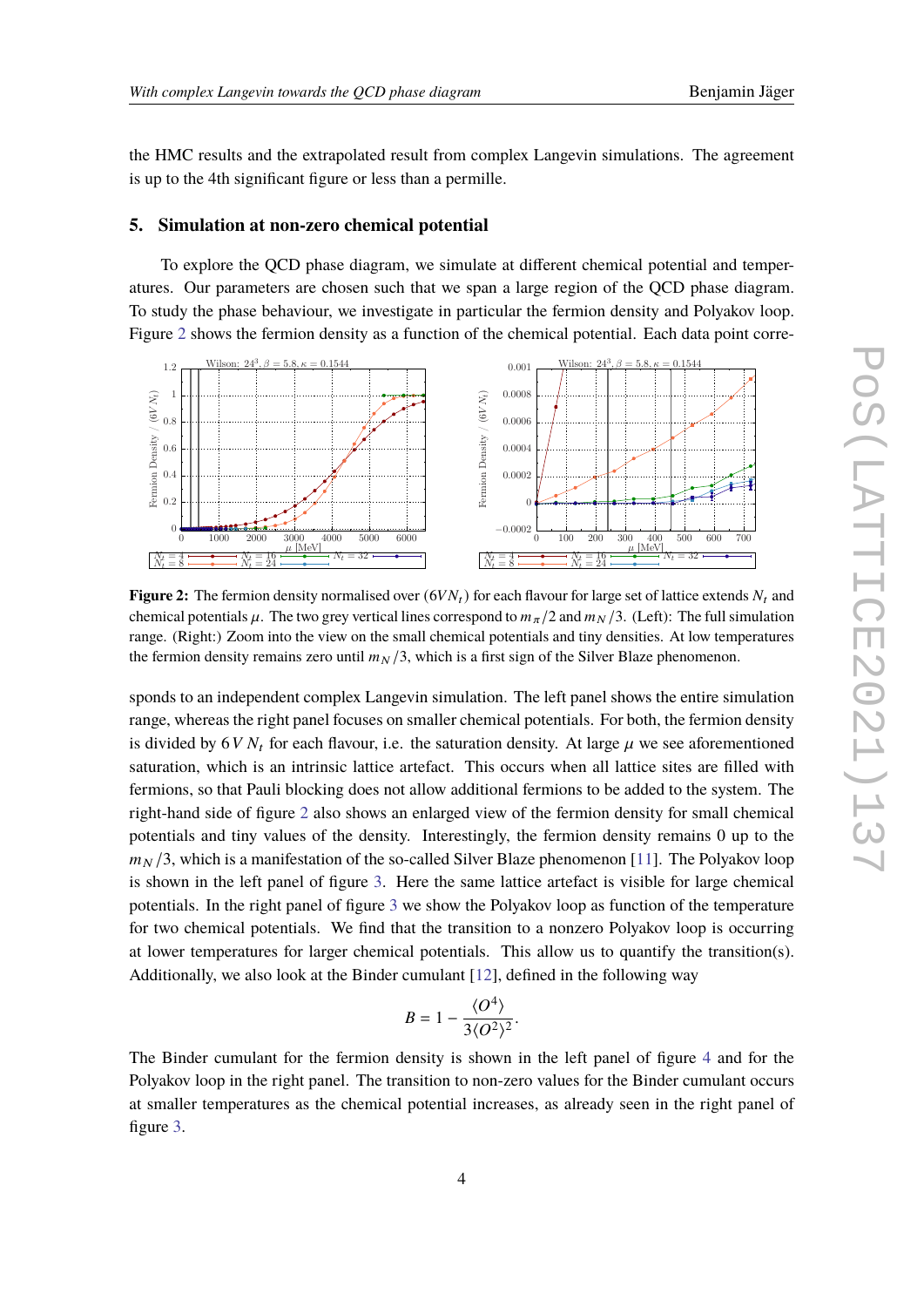<span id="page-4-0"></span>

**Figure 3:** (Left): The Polyakov loop as function of chemical potential  $\mu$  for the full range of simulations. As before the gray lines indicate  $m_\pi/2$  and  $m_N/3$  (Right): The Polyakov loop as function of the temperature T for two choices of  $\mu$ .

<span id="page-4-1"></span>

**Figure 4:** The Binder cumulants for the fermion density (left) and the Polyakov loop (right) for different temperatures and chemical potentials.

We have covered a large range of temperatures and chemical potentials, however, the simulations at low temperatures become increasingly challenging, from a numerical point of view. In particular, the number of conjugate gradient steps increases sharply as the chemical potential increases, in particular for low temperature simulations. This behaviour can be seen in the left panel of figure [5.](#page-5-5) On the right panel, the average unitarity norm is shown, which stays sufficiently small for all simulations. For lower temperatures we can see an increase for larger chemical potentials.

## **6. Outlook & Conclusion**

Here we have reported on our ongoing first-principle study of the QCD phase diagram using complex Langevin simulations. We have performed simulations at various chemical potentials and temperatures using two flavour Wilson quarks with a pion mass of approximately 480 MeV. In particular, we have found that the fermion density stays zero in the region of  $m_{\pi}/2$  to  $m_{\gamma}/3$ , i.e. the Silver Blaze phenomenon.

In the future, we plan to focus on improved computations and algorithms, in particular at lower temperatures. The necessary code developments are already underway. Furthermore, we plan to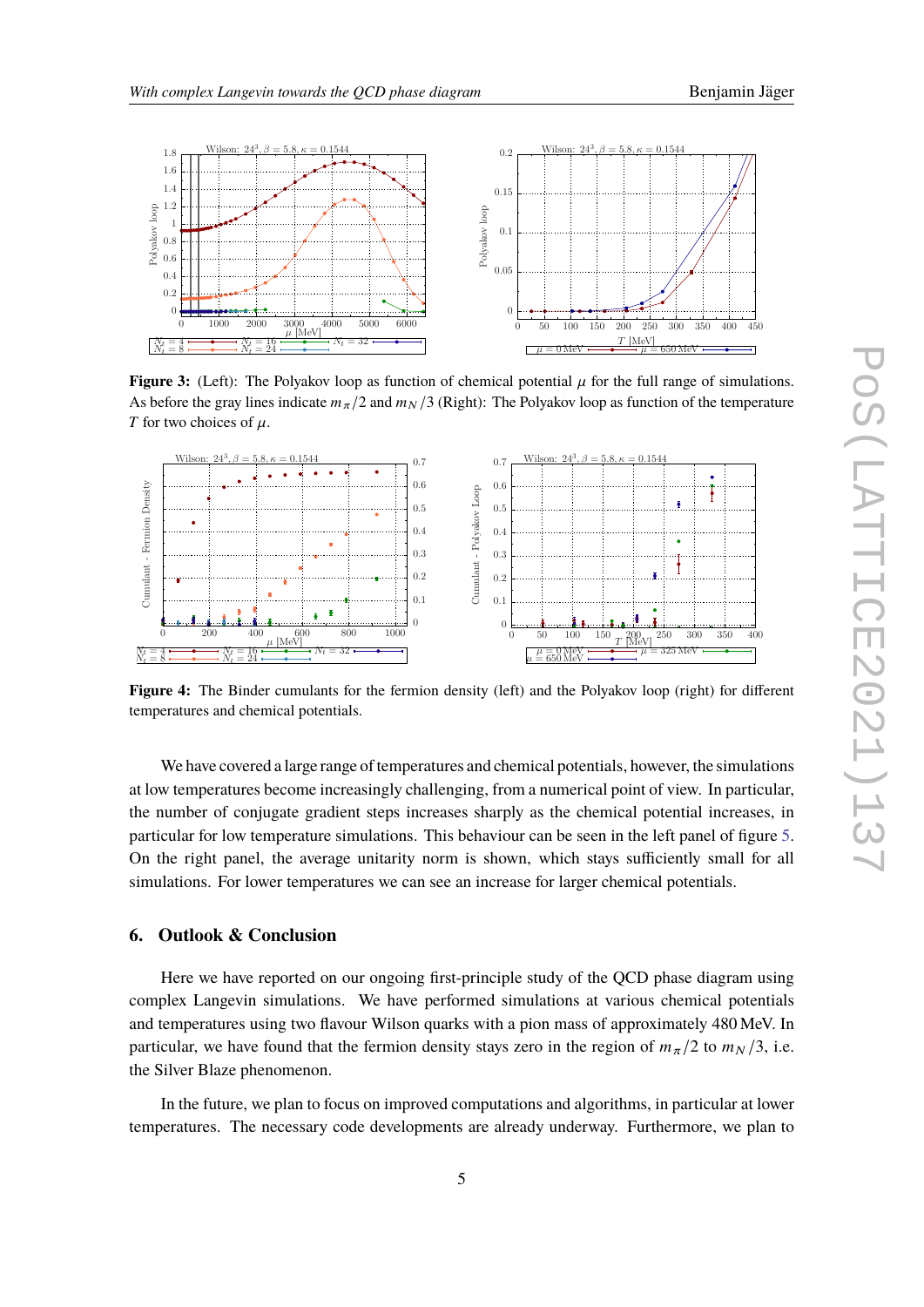<span id="page-5-5"></span>

Figure 5: (Left): The number of conjugate gradient iterations necessary for the computation of the drift force in the complex Langevin process. (Right): The average unitarity norm of the individual simulation, i.e. the distance to the SU(3) manifold.

repeat our study with different volumes, in order to quantify the order of the transition(s) by studying the volume scaling.

# **Acknowledgments**

The work of F.A. was supported by the Deutsche Forschungsgemeinschaft (DFG, German Research Foundation) under Germany's Excellence Strategy EXC2181/1 - 390900948 (the Heidelberg STRUCTURES Excellence Cluster) and under the Collaborative Research Centre SFB 1225 (ISO-QUANT). This work was performed using PRACE resources at Hawk (Stuttgart) with project ID 2018194714. This work used the DiRAC Extreme Scaling service at the University of Edinburgh, operated by the Edinburgh Parallel Computing Centre on behalf of the STFC DiRAC HPC Facility (www.dirac.ac.uk). This equipment was funded by BEIS capital funding via STFC capital grant ST/R00238X/1 and STFC DiRAC Operations grant ST/R001006/1. DiRAC is part of the National e-Infrastructure.

# **References**

- <span id="page-5-0"></span>[1] G. Parisi and Y. s. Wu, Sci. Sin. **24** (1981), 483 ASITP-80-004.
- <span id="page-5-1"></span>[2] G. Aarts, F. Attanasio, B. Jäger and D. Sexty, JHEP **09** (2016), 087 doi:10.1007/JHEP09(2016)087 [arXiv:1606.05561 [hep-lat]].
- <span id="page-5-2"></span>[3] D. Sexty, Phys. Lett. B **729** (2014), 108-111 doi:10.1016/j.physletb.2014.01.019 [arXiv:1307.7748 [hep-lat]].
- <span id="page-5-3"></span>[4] M. Scherzer, D. Sexty and I. O. Stamatescu, Phys. Rev. D **102** (2020) no.1, 014515 doi:10.1103/PhysRevD.102.014515 [arXiv:2004.05372 [hep-lat]].
- <span id="page-5-4"></span>[5] U. Wolff [ALPHA], Comput. Phys. Commun. **156** (2004), 143-153 [erratum: Comput. Phys. Commun. **176** (2007), 383] doi:10.1016/S0010-4655(03)00467-3 [arXiv:hep-lat/0306017 [hep-lat]].